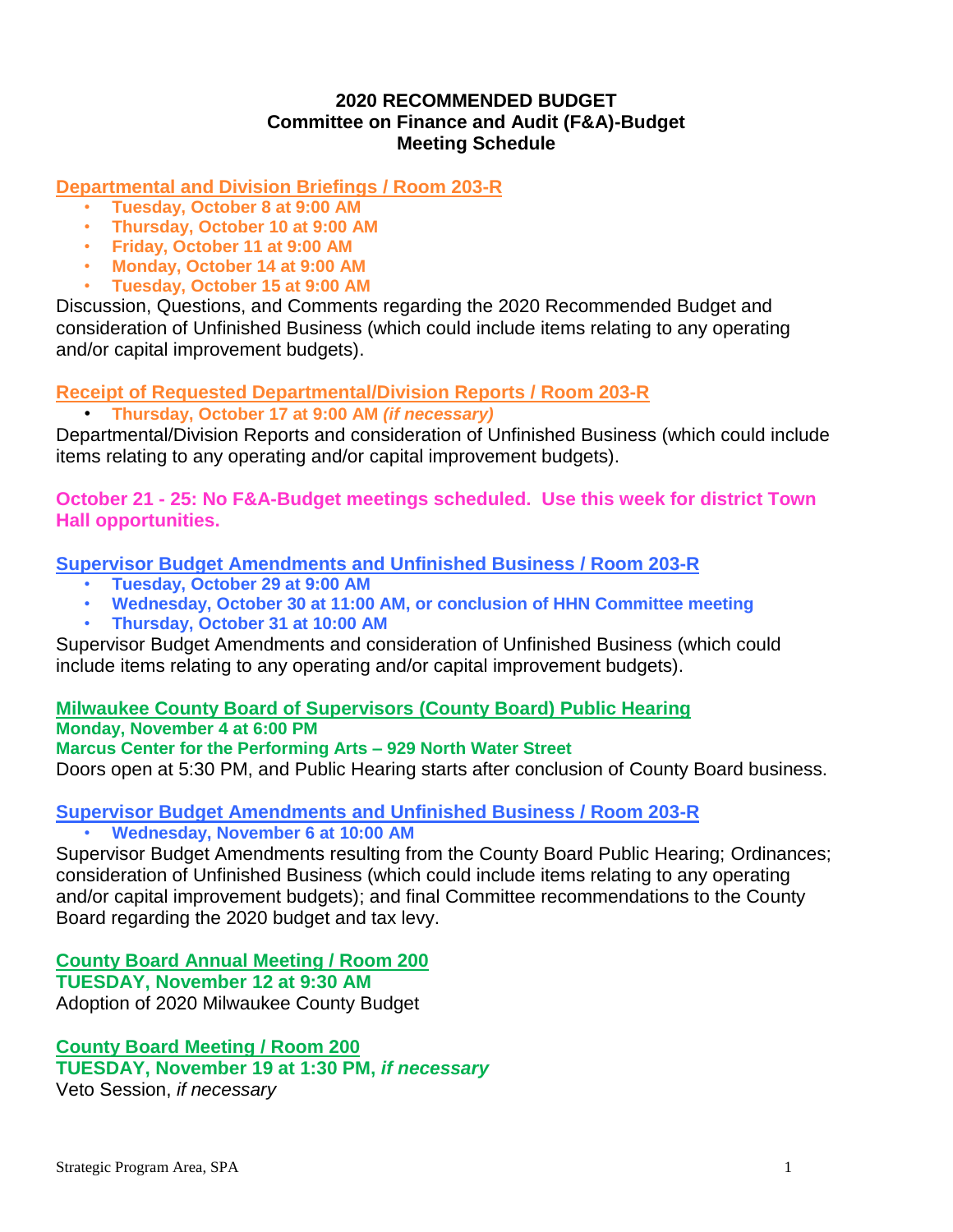#### **Tuesday, October 8, 2019 - 9:00 AM**

#### **RESEARCH SERVICES DIVISION**

# **Presentation of Overview of the 2020 Recommended Budget**

Research Services Division, Office of the Comptroller

## **LEGISLATIVE & EXECUTIVE FUNCTION**

- 1020 Office of Government Affairs (SPA 1)
- 1021 Office of Veteran's Services (SPA 1)
- 1000 County Board (SPA 1)

#### **DEBT SERVICE FUNCTION**

9960 General County Debt Service

#### **COUNTYWIDE NON-DEPARTMENTAL REVENUES FUNCTION**

- 1800 Unclaimed Money **[1901]** State Personal Property Aid **[1902]** Land Sales **[1933]** Potawatomi Allocation **[1937]** Fire Charge Uncollectable **[1986]** State Shared Taxes **[1993]** State Exempt Computer Aid **[1994]** Milwaukee Bucks Sports Arena **[1995]** County Sales Tax Revenue **[1996]** Surplus/Deficit from Prior Year **[1998]** Other Miscellaneous Revenue **[1999]**
- 1991 Property Taxes

#### **COUNTYWIDE NON-DEPARTMENTAL EXPENDITURES FUNCTION**

- 1950 Employee Fringe Benefits
- 1940 SPA 1: Appropriation for Contingencies SPA 2: Offset to Internal Service Charges SPA 3: Charges to Other County Departments SPA 7: Capital Outlay/Depreciation Contra
	- SPA 10: Centralized Crosscharges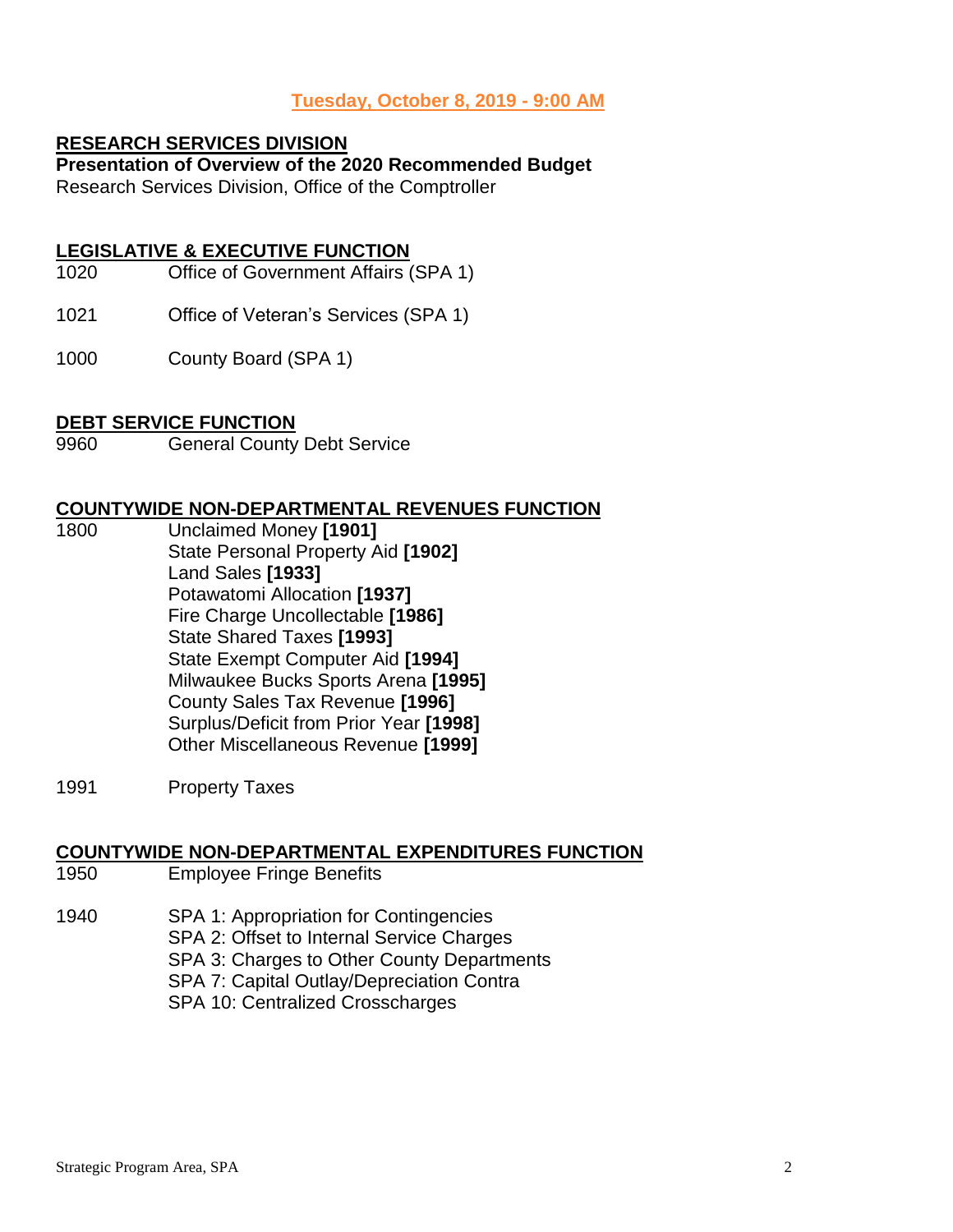## **CONTINUED Tuesday, October 8, 2019 - 9:00 AM**

## **ADMINISTRATIVE FUNCTION**

- 1090 Office on African American Affairs (SPA 1)
- 1120 SPA1: Personnel Review Board SPA 2: Civil Service Commission SPA 3: Ethics Board

#### **GENERAL GOVERNMENT FUNCTION**

- 3090 Office of the County Treasurer SPA 1: Banking Services & Delinquent Property Tax Collection SPA 2: Investment Management 3270 Office of the County Clerk SPA 1: County Clerk SPA 2: Election Commission 3400 Office of the Register of Deeds SPA 1: Administration SPA 2: Real Estate Services SPA 3: Vital Statistics SPA 4: Document Examination & Cashier Services SPA 5: Tax Listing Services 3700 Office of the Comptroller SPA 1: Administration/Fiscal Services SPA 2: Central Accounting SPA 3: Central Payables SPA 4: Central Capital
	- SPA 5: Central Payroll SPA 6: Audit Services
	- SPA 7: Research Services

# **COURTS & JUDICIARY FUNCTION**

2430 Department of Child Support Services (SPA 1)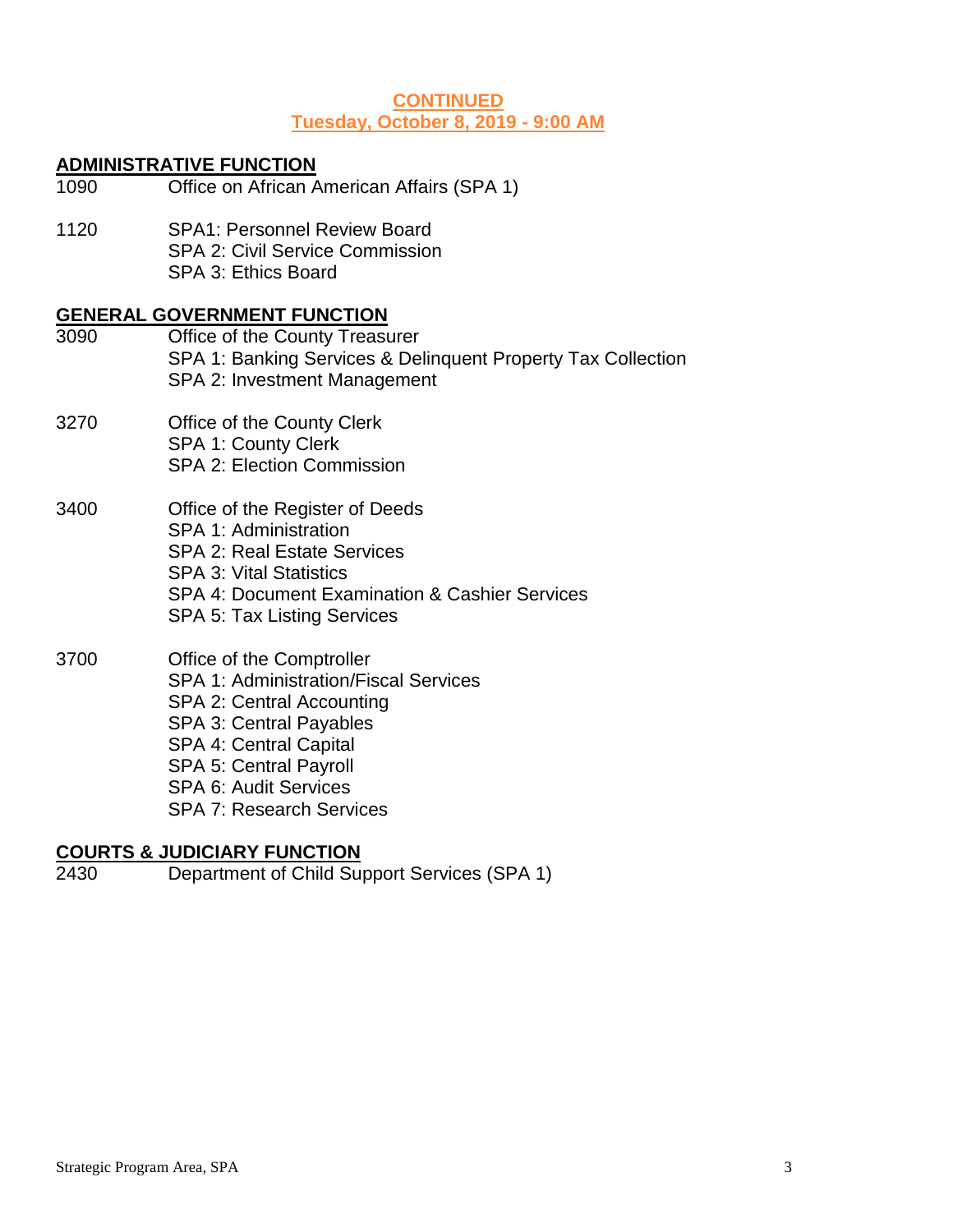# **Thursday, October 10, 2019 - 9:00 AM**

### **COUNTYWIDE NON-DEPARTMENTAL EXPENDITURES**

1940 SPA 8: Civil Air Patrol

# **SOUTHEASTERN WISCONSIN REGIONAL PLANNING COMMISSION**

19-660 2020 Special Charge for Southeastern Wisconsin Regional Planning Commission **[Separate Item]**

# **TRANSPORTATION FUNCTION**

5040 Department of Transportation (DOT) - Airport SPA 1: Milwaukee Mitchell International Airport SPA 2: MKE Regional Business Park

SPA 3: Lawrence J. Timmerman (LJT) General Aviation

# **CAPITAL IMPROVEMENTS BUDGET**

*Airport (WA)*

*WA22101 - General Mitchell International Airport (GMIA) International Terminal Redevelopment*

*WA26601 - GMIA Electrical Switchgear Replacement*

*WA27201 - GMIA Parking Access & Revenue Control System Replacement*

*WA28001 - GMIA Parking Structure Replace Decorative Metal Panel*

*WA29901 - GMIA Taxiway A Extension*

*WA31201 - GMIA Administration Building Remodel*

*WA33101 - GMIA Parking Structure Lightwell Roof Install*

*WA33301 - GMIA Elevators L & N Replacement*

*WA33401 - GMIA Emergency Generator – Concourse D*

*WA35101 - LJT Security Wildlife Perimeter Fencing 2020*

# **TRANSPORTATION FUNCTION**

5083 DOT - Transportation Services (SPA 1)

5100 DOT - Highway Maintenance (SPA 1)

# **CAPITAL IMPROVEMENTS BUDGET**

*Highways (WH)*

*WH01006 - Reconstruct County Trunk Highway (CTH) Y, Layton Avenue S. 27th to S. 43rd*

*WH01022 - Reconstruct S. 13th Street, W. Puetz Road to W. Drexel Avenue*

*WH09801 - S. 76th Street Bridge (Southbound) B-40-0574 Over W. Loomis Road*

*WH11001 - W. Beloit Road (CTH T) S. 124th Street to Wollmer Road*

*WH11601 - S. 76th Street Bridge (Northbound) B-40-0573 Over W. Loomis Road*

*WH11701 - Signals CTH PP (Good Hope Road) 99th Street & 60th Street*

*WH11801 - Signals CTH PP (Good Hope Road) CTH W (Port Washington Road)*

*WH24001 - W. Rawson Avenue (CTH BB) United States Highway 45 to Hawthorne Lane*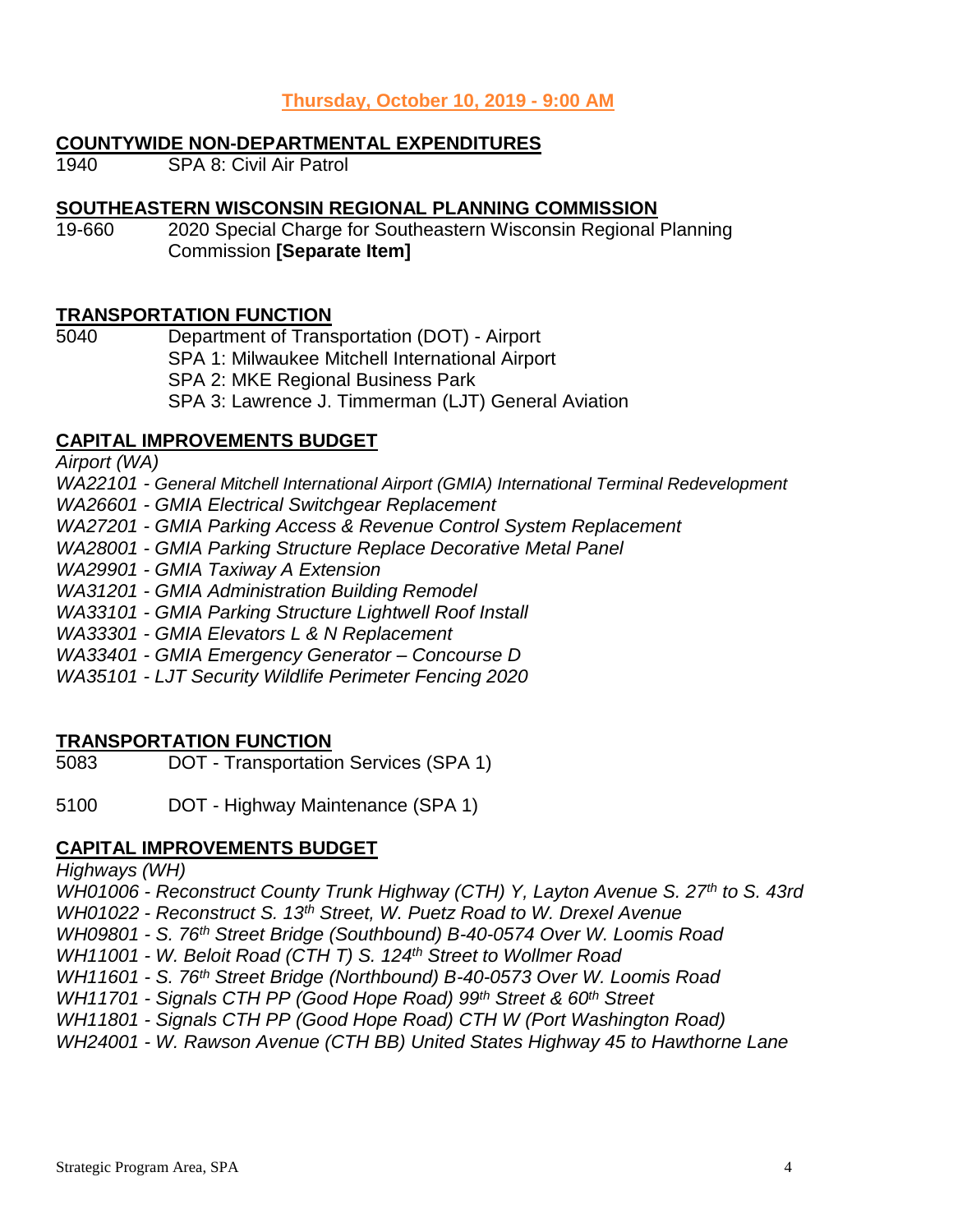## **CONTINUED Thursday, October 10, 2019 - 9:00 AM**

## **TRANSPORTATION FUNCTION**

5300 Fleet Management SPA 1: County Fleet Maintenance

# **CAPITAL IMPROVEMENTS BUDGET**

*Other Agencies (WO)*

*Fleet Management, Department of Transportation*

*WO33501 - Fleet General Equipment 2020*

*WO33601 - Sheriff Fleet Equipment 2020*

*WO33701 - House of Correction Fleet Equipment 2020*

*WO33801 - Fleet Parks Equipment 2020*

# **TRANSPORTATION FUNCTION**

5600 DOT - Transit SPA 1: Paratransit SPA 2: Fixed Route

# **CAPITAL IMPROVEMENTS BUDGET**

*Mass Transit (WT)*

*WT07801 - Replace Kinnickinnic (KK) Bus Storage Building Roof*

*WT07901 - Replace Milwaukee County Transit System Fleet Maintenance Roof*

*WT10601 - Bus Lift Replacement 1-2 (KK Garage)*

*WT10801 - Heating, Ventilation & Air Conditioning Replacement KK Bus Storage/Washhouse*

*WT10901 - Bus Lift Replacement 5-8 (Maintenance Facility)*

*WT11101 - Concrete Yard Replacement (KK Garage Site)*

*WT12601 - Battery Electric Buses Infrastructure*

*WT13701 - KK Maintenance Building Electrical Systems Upgrades*

*WT14101 - Exhaust System Replacement at KK Washhouse Building*

#### **TRANSPORTATION FUNCTION**

5800 Department of Transportation (DOT) - Directors Office SPA 1: Director of Transportation

# **Unfinished Business,** *if necessary*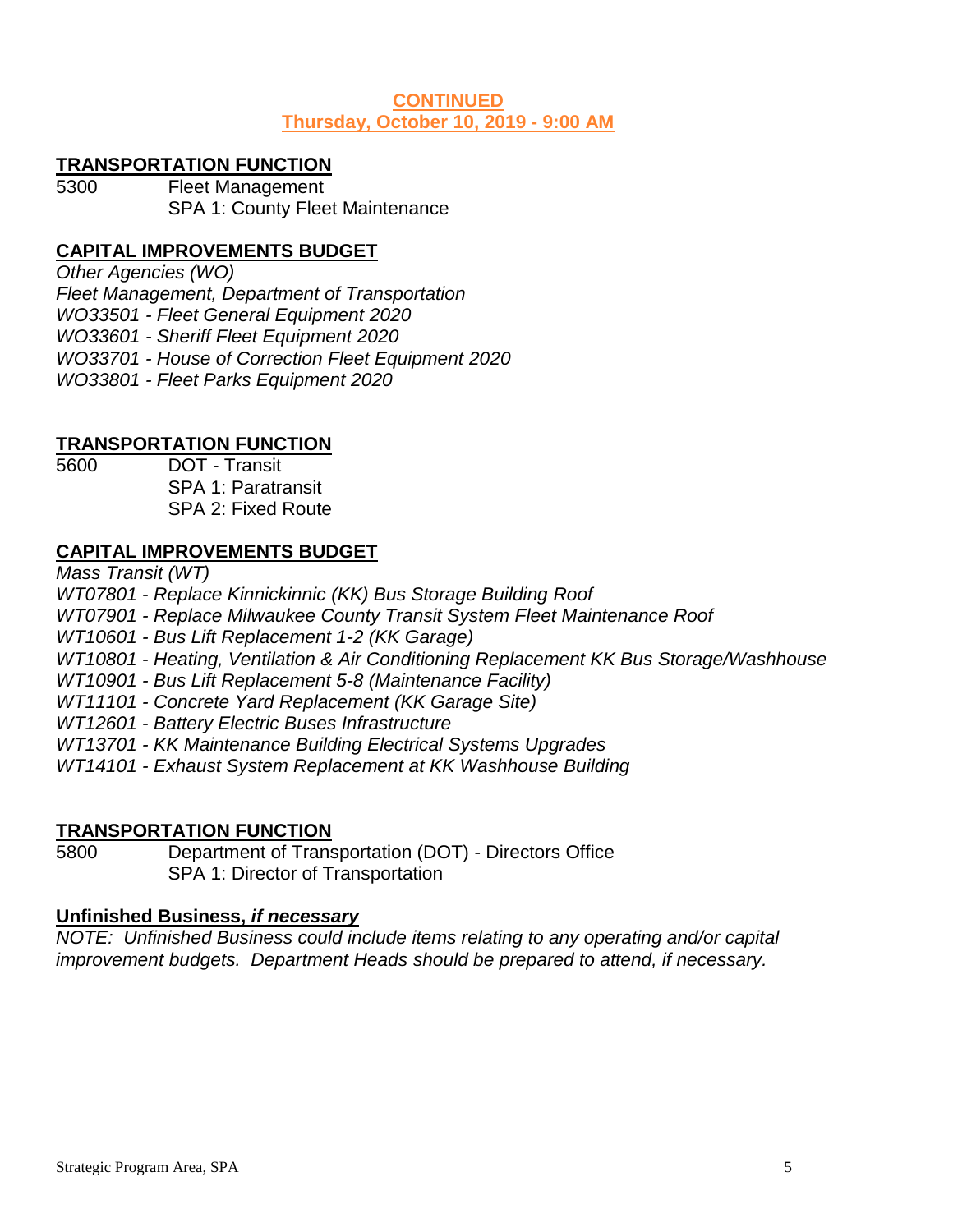# **Friday, October 11, 2019 - 9:00 AM**

#### **ADMINISTRATIVE FUNCTION**

1130 Corporation Counsel (SPA 1)

#### **COUNTYWIDE NON-DEPARTMENTAL EXPENDITURES FUNCTION**

1940 SPA 6: Litigation Reserve

# **PUBLIC SAFETY FUNCTION**

4300 House of Correction SPA 1: Administration SPA 2: House of Correction SPA 3: Inmate Medical & Mental Heath SPA 4: HOC Inmate Programming

## **LEGISTAR FILE NO. 19-764**

"From the Superintendent, House of Correction, providing an informational report on the expansion of the HOC Electronic Monitoring/Home Detention (EM) Program effective January 1, 2020."

# **CAPITAL IMPROVEMENTS BUDGET**

*House of Correction (WJ) WJ11001 - House of Correction (HOC) Boiler House Repair Structural Slab WJ11101 - HOC Admin 600 and 400 Dorm Kitchen Equipment*

#### **COURTS & JUDICIARY FUNCTION**

- 2000 Combined Court Related Operations SPA 1: Administration SPA 2: Criminal Court SPA 3: Children's Court SPA 4: Civil Court SPA 5: Family Court SPA 6: Probate SPA 7: Family Drug Treatment Court SPA 8: Permanency Plan Review SPA 9: Self Help
- 2900 Pre-Trial Services (SPA 1)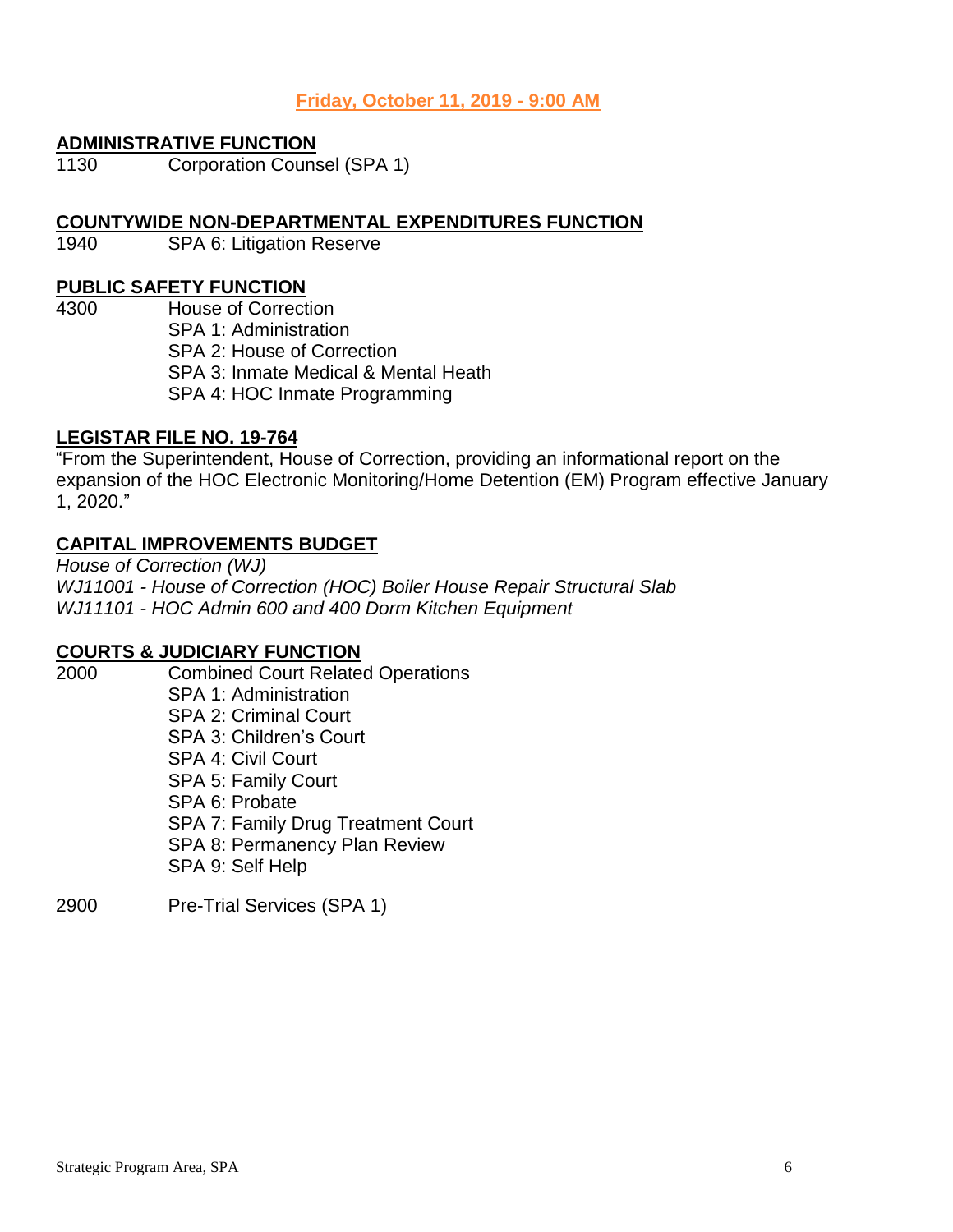#### **CONTINUED Friday, October 11, 2019 - 9:00 AM**

# **PUBLIC SAFETY FUNCTION**

4000 Office of the Sheriff SPA 1: Administration and Compliance SPA 2: Training Academy SPA 3: County Jail SPA 4: Expressway Patrol SPA 5: Court Security SPA 6: Airport Security/K9 SPA 7: Criminal Investigations SPA 8: Civil Process/Warrants SPA 9: County Grounds Security SPA 10: Park/Targeted Enforcement Unit SPA 11: Specialized Units SPA 12: High Intensity Drug Trafficking Area SPA 13: Building Security

# **CAPITAL IMPROVEMENTS BUDGET**

*Other Agencies (WO) Office of the Sheriff WO17901 - Milwaukee County Sheriff's Office Voice Analytics WO20001 - Training Academy Parking Lot Replacement WO28901 - Criminal Justice Facility Intercoms and Door Controls Replacement WO54401 - Mechanical Equipment Room Fire Suppression Replacement*

#### **PUBLIC SAFETY FUNCTION**

- 4500 Office of the District Attorney SPA 1: Investigations & Criminal Prosecutions
- 4800 Office of Emergency Management (OEM) SPA 1: OEM Director's Office SPA 2: Emergency Management SPA 3: 911 Communications SPA 4: Radio Services SPA 5: Emergency Medical Services

# **CAPITAL IMPROVEMENTS BUDGET**

*Other Agencies (WO) Office of Emergency Management WO27301 - Cardiac Monitors WO30301 - Public Safety Data Interoperability*

### **COUNTYWIDE NON-DEPARTMENTAL EXPENDITURES FUNCTION**

1940 SPA 5: Law Enforcement Grants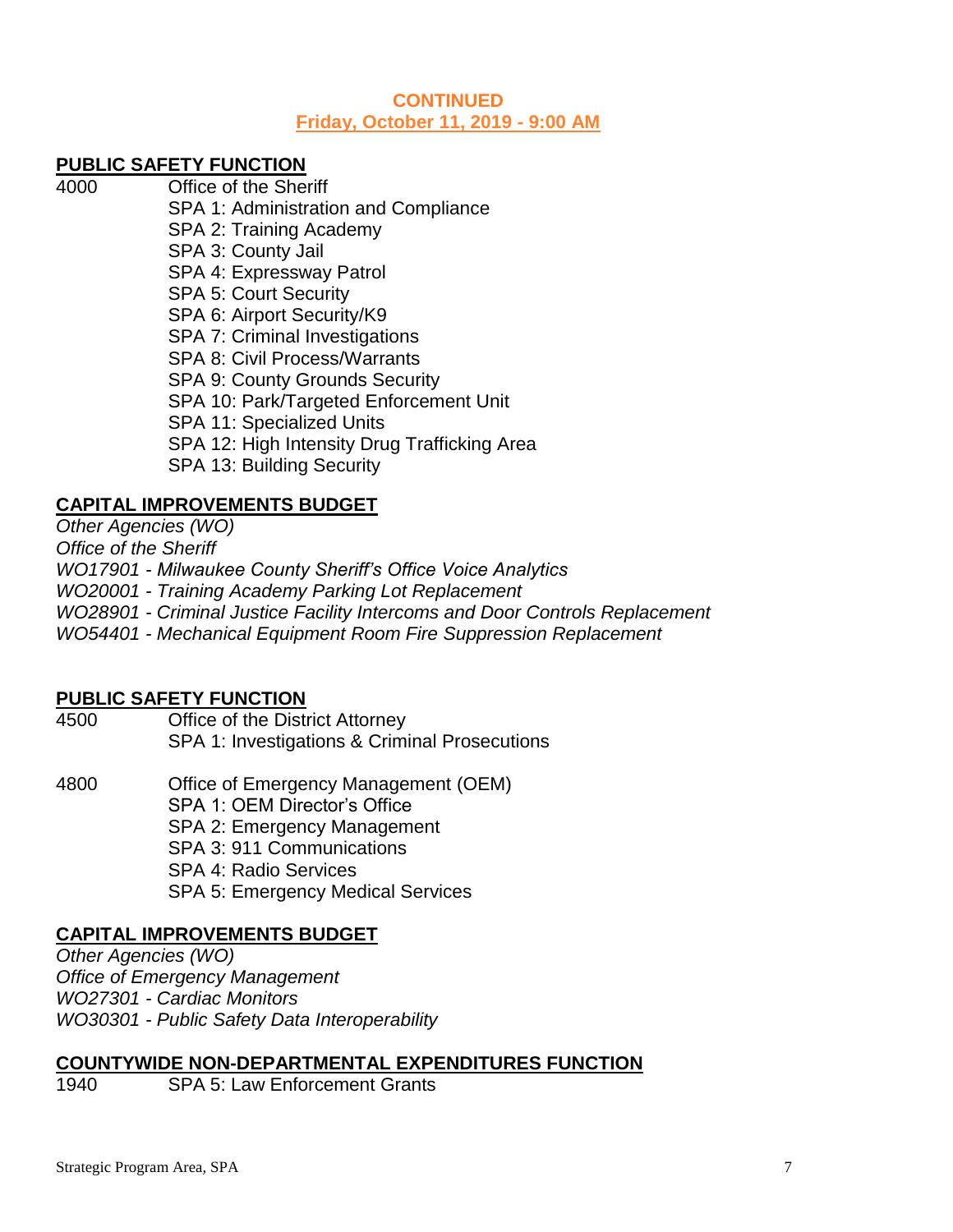### **CONTINUED Friday, October 11, 2019 - 9:00 AM**

# **ADMINISTRATIVE FUNCTION**

## **\*\*Department of Administrative Services (DAS)**

1151 \*\*DAS SPA 7: Information Management Services Division (IMSD) Project Management, Execution & Governance

\*\*DAS SPA 8: Applications Development

\*\*DAS SPA 9: IMSD Data Center Services

\*\*DAS SPA 10: Support Services Organization

\*\*DAS SPA 11: Mainframe

\*\*DAS SPA 12: Managed Print Services

\*\*DAS SPA 13: Technology Purchase Management

\*\*DAS SPA 14: Cybersecurity

# **CAPITAL IMPROVEMENTS BUDGET**

*Other Agencies (WO)*

*Information Management Services Division, DAS*

*WO21701 - Phone and Voicemail Replacement*

*WO29901 - Asset Protection Remediation Services Phase 1*

*WO33401 - Asset Protection Computer Replacement Phase 2*

*WO54601 - Enterprise Platform Modernization Phase 2*

# **Unfinished business,** *if necessary*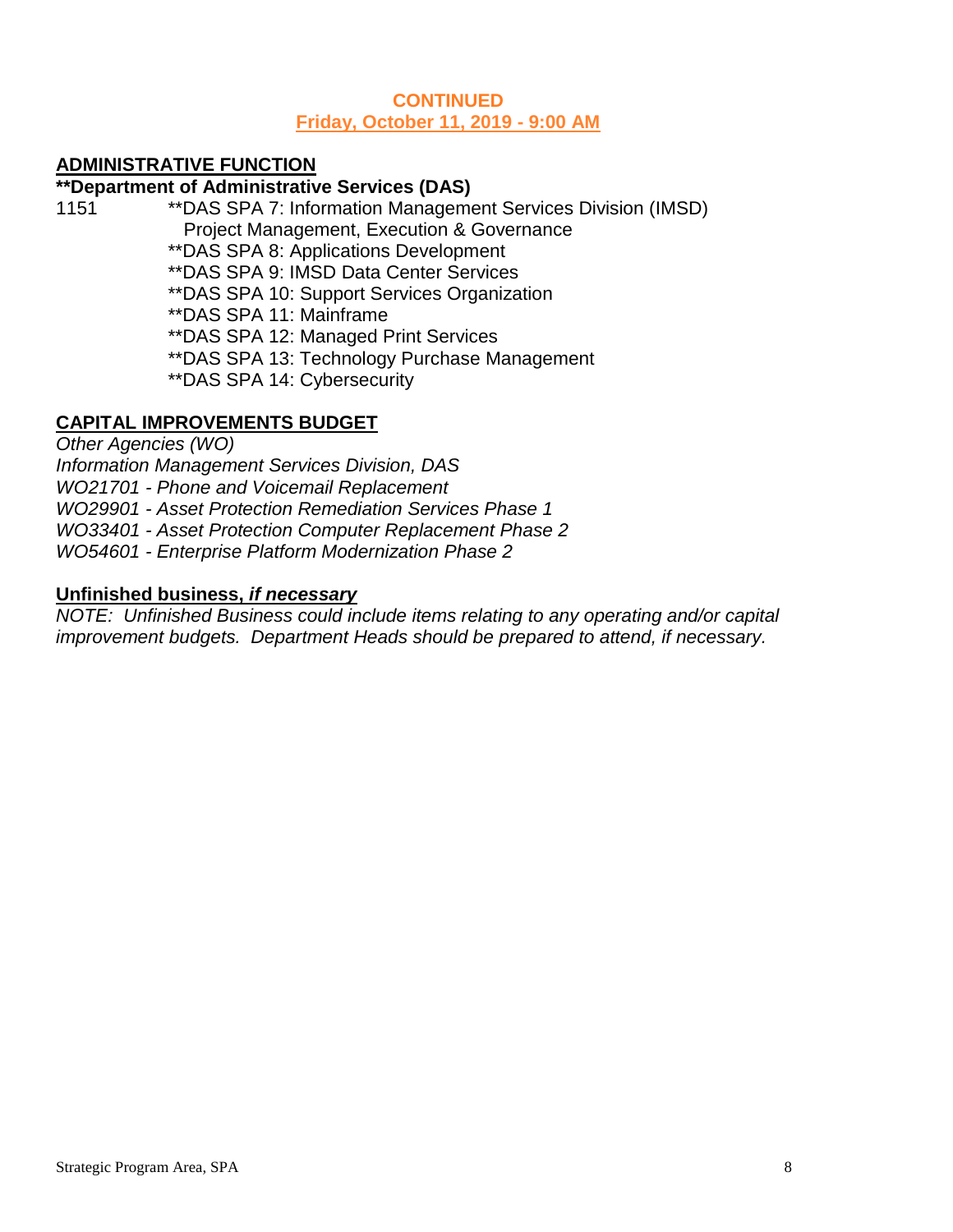**Monday, October 14, 2019 - 9:00 AM**

### **PUBLIC SAFETY FUNCTION**

4900 Medical Examiner (SPA 1)

# **ADMINISTRATIVE FUNCTION**

- 1140 Human Resources
	- SPA 1: Director's Office
		- SPA 2: Compensation & Human Resources Information System SPA 3: Employee Relations
		- SPA 4: Human Resources Operations and Talent Acquisition
	- SPA 5: Learning, Development, and Diversity
	- SPA 6: Benefits & Human Resources Metrics
	- SPA 7: Retirement Plan Services

## **COUNTYWIDE NON-DEPARTMENTAL EXPENDITURES FUNCTION**

1940 SPA 4: Human Resources & Payroll System SPA 9: Wages & Benefits Modification

## **HEALTH AND HUMAN SERVICES FUNCTION**

7900 Department on Aging SPA 1: Administration SPA 2: Aging Resource Center SPA 3: Area Agency SPA 4: Senior Meal Program SPA 5: Senior Centers

# **CAPITAL IMPROVEMENTS BUDGET**

*Health and Human Services (WS) WS12501 - (Rose) Boiler-Exhaust/(McGovern) Exhaust Replacement WS12701 - Kelly Senior Center & Nutrition Site Boiler Replacement WS12801 - Wilson Senior Center Boiler and Exhaust Replacement*

# **HEALTH AND HUMAN SERVICES FUNCTION**

8000 Department of Health and Human Services SPA 1: Director's Office & Management Services SPA 2: Division of Youth and Family Services SPA 3: Disabilities Services Division SPA 4: Housing Division

# **CAPITAL IMPROVEMENTS BUDGET**

*Health and Human Services (WS) WS12601 - Youth Services Administration Relocation and Tenant Improvements*

# **HEALTH AND HUMAN SERVICES FUNCTION**

6300 Behavioral Health Division SPA 1: Management & Support Services SPA 2: Psychiatric Crisis Emergency Room/Observation SPA 3: Inpatient Services (Adult and Children) SPA 4: Community Access to Recovery Services Division SPA 5: Wraparound Services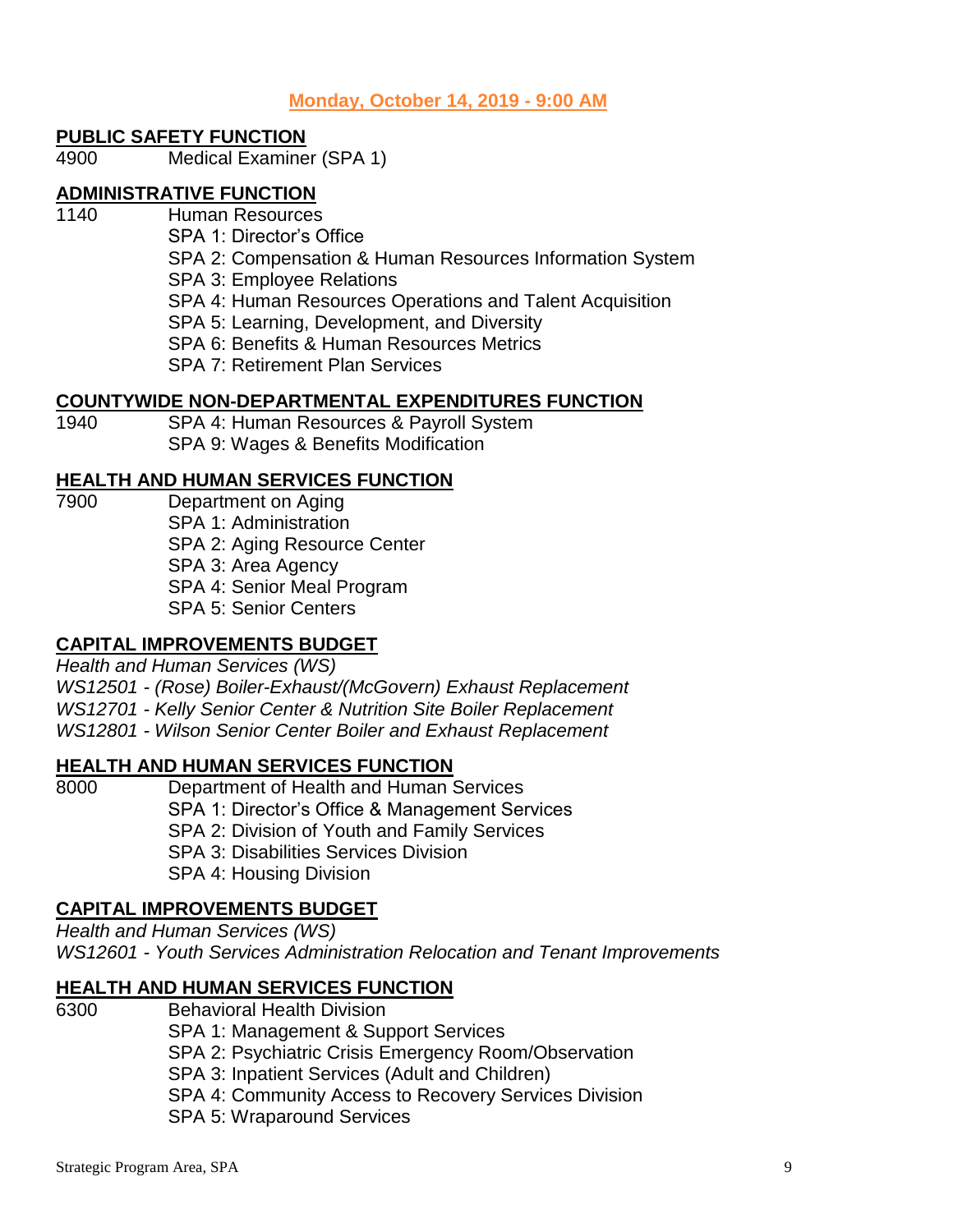## **CONTINUED Monday, October 14, 2019 - 9:00 AM**

# **ADMINISTRATIVE FUNCTION**

## **\*\*Department of Administrative Services (DAS)**

- 1151 \*\*DAS SPA 1: DAS Management
	- \*\*DAS SPA 2: DAS Central Business Office

\*\*DAS SPA 3: DAS Procurement

\*\*DAS SPA 4: Community Business Development Partners

\*\*DAS SPA 5: Performance, Strategy & Budget

- \*\*DAS SPA 6: Reimbursement
- \*\*DAS SPA 15: Facilities Management Director's Office
- \*\*DAS SPA 16: Architecture & Engineering
- \*\*DAS SPA 17: Environmental Services
- \*\*DAS SPA 18: Office of Sustainability
- \*\*DAS SPA 19: Facilities Operations & Maintenance
- \*\*DAS SPA 20: Geographic Information System & Land Information Office
- \*\*DAS SPA 21: Water Distribution System
- \*\*DAS SPA 22: Risk Management
- \*\*DAS SPA 23: Economic Development/Real Estate Services
- \*\*DAS SPA 24: Office for Persons with Disabilities
- \*\*DAS SPA 25: Family Care

# **CAPITAL IMPROVEMENTS BUDGET**

*Environmental (WV)*

*WV02101 - Oak Creek Streambank Stabilization*

*WV03801 - Dretzka Park Lift Station Replacement*

*WV04701 - Froemming Park Pavilion Water & Sanitary*

*WV05001 - Lead Pipe Lateral Assessment*

*WV05201 - County-wide Sanitary Sewer Repairs 2020*

*Courthouse Complex (WC)*

*WC10801 - Criminal Justice Facility (CJF)Sally Port Doors Replacement*

- *WC14001 - CJF Pod 4B Food Chutes*
- *WC16501 - Courthouse Monument & Waypoint Signage*

*WC20901 - Forensic Science Center Phase 2*

*WC21901 - Courthouse Complex Fire Alarm Replacement*

*County Grounds (WG) WG03501 - Vel Phillips Roof Replacement*

*Other Agencies (WO)*

*Office for Persons with Disabilities*

*WO18901 - County-wide Americans with Disabilities Act Repairs Phase 3*

# **Unfinished Business,** *if necessary*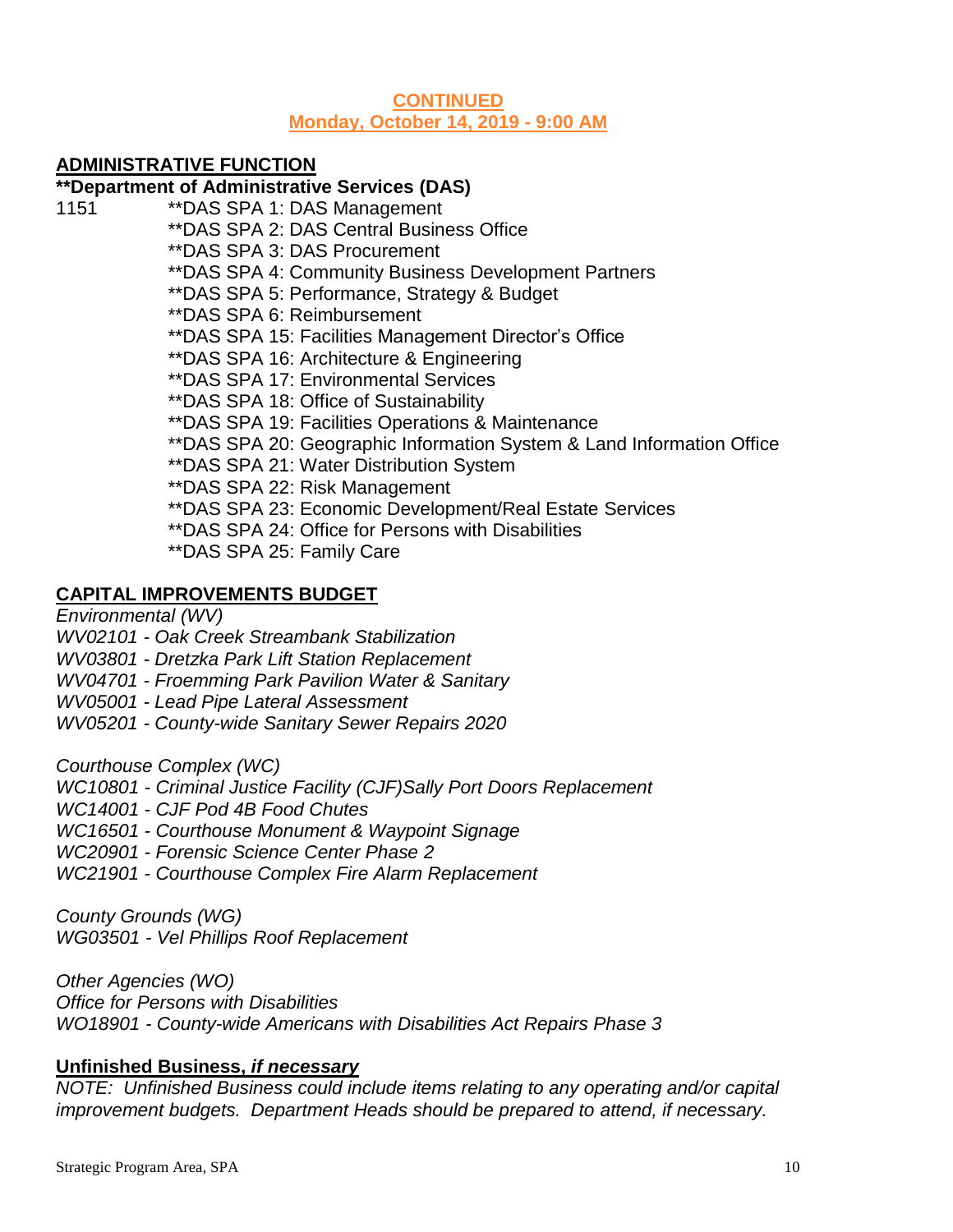## **Tuesday, October 15, 2019 - 9:00 AM**

#### **LEGISLATIVE & EXECUTIVE FUNCTION**

1011 County Executive – General Office (SPA 1) & the 2020 Recommended Budget

#### **CULTURAL CONTRIBUTIONS [CONSOLIDATED NON-DEPARTMENTALS]**

1900 SPA 1: Fund for the Arts SPA 2: Milwaukee County Historical Society SPA 3: Federated Library System SPA 4: Marcus Center for the Performing Arts SPA 5: Milwaukee Public Museum SPA 6: Villa Terrace/Charles Allis Museums SPA 7: War Memorial Center SPA 8: Milwaukee Art Museum

# **CAPITAL IMPROVEMENTS BUDGET**

*Other Agencies (WO) Marcus Center for the Performing Arts WO11701 - Marcus Center Roof Replacement*

*Milwaukee Public Museum (WM) WM04901 - Milwaukee Public Museum (MPM) 4th Floor Roof Replacement WM05101 - MPM North Stairwell Structural Wall Repair WM05301 - MPM 300 Ton Chiller Replacement*

*Other Agencies (WO) Villa Terrace/Charles Allis Museums WO52801 - Charles Allis Brick Façade Repair*

*Other Agencies (WO) War Memorial Center WO53501 - War Memorial North Parking Lot "Green" Improvements*

#### **PARKS, RECREATION & CULTURE FUNCTION**

9500 Zoo

SPA 1: Administration, Finance & Operations

SPA 2: Marketing and Communications

SPA 3: Maintenance & Facilities

SPA 4: Animal Management & Health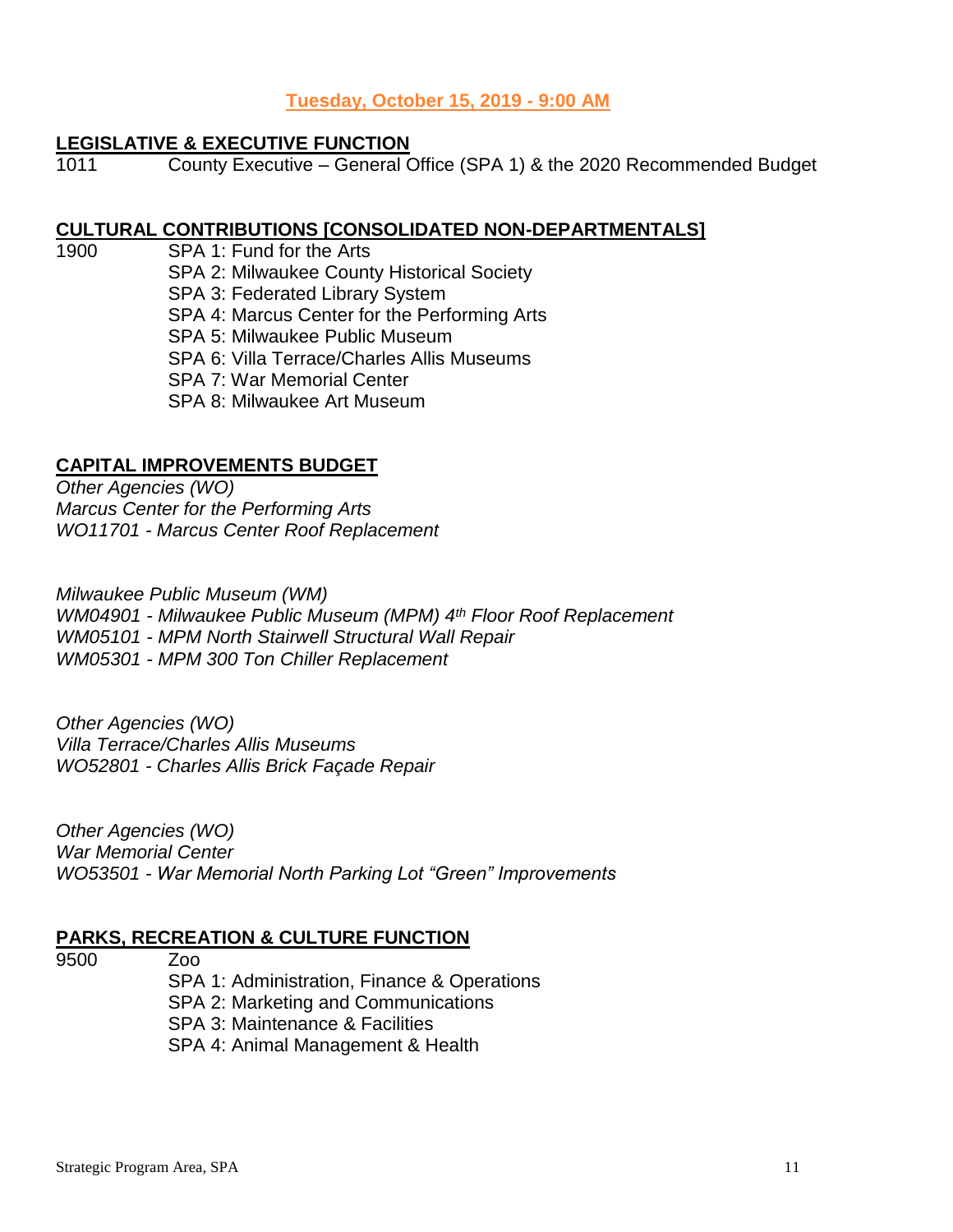## **CONTINUED Tuesday, October 15, 2019 - 9:00 AM**

# **CAPTIAL IMPROVEMENTS BUDGET**

*Zoo (WZ)*

- *WZ13501 - Zoo Aquatic & Reptile Center Structural Repairs*
- *WZ14101 - Zoo Adventure Africa Rhinos*
- *WZ16001 - Zoo Administration Building Roof Replacement*
- *WZ17601 - Zoo Aviary Air Conditioning*
- *WZ17701 - Zoo Parking Lot #4 Repavement*
- *WZ17801 - Zoo Radio Replacements 2020*

## **PARKS, RECREATION & CULTURE FUNCTION**

- 9910 University of Wisconsin Extension
- 9000 Parks

SPA 1: Administration & Planning SPA 2: Operations & Trades SPA 3: Recreation & Business Services

## **CAPITAL IMPROVEMENTS BUDGET**

*Parks (WP)*

#### *WP32001 - North Point Parking Lot*

- *WP37201 - McKinley Park Flushing Channel*
- *WP52301 - Lake Park Steel Arch Bridge*
- *WP54601 - Parks Bridge Inventory and Assessment*
- *WP62501 - Dretzka Park Lighting, Storm Water, Parking Improvements*
- *WP62802 - Brown Deer Park Roadway Phase 2*
- *WP63701 - Rose Playground Replacement*
- *WP68801 - McKinley Parking Lots Phase 2*
- *WP70001 - Kosciuszko Community Center Facility Study*
- *WP70101 - Grant Park North Access Roads Parking Lots 2020*
- *WP70201 - McKinley & Veterans Parks Seawall*
- *WP70301 - King Skate Shelter Eliminate High Voltage*
- *WP70401 - Honey Creek Bridge Repair St. Anne Court Bluemound*
- *WP71001 - Indigenous Peoples' Park*
- *WP71101 - Washington Playground Replacement 2*
- *WP71201 - South Shore Park Pavilion North Yard Improvements*

#### **Unfinished Business,** *if necessary*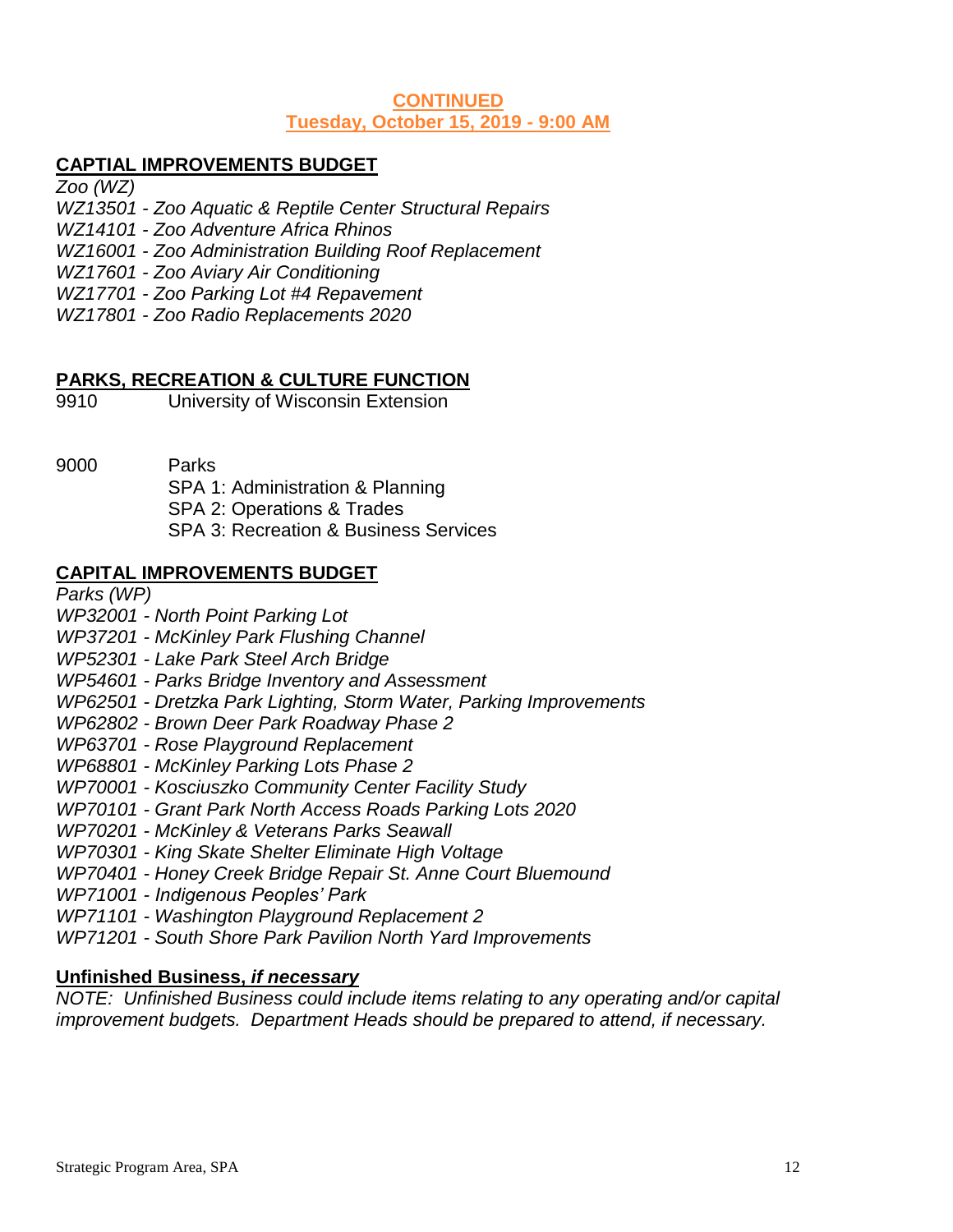#### **Thursday, October 17, 2019 - 9:00 AM**

Receipt of Requested Departmental/Division Reports & Unfinished Business, *if necessary*

*NOTE: Unfinished Business could include items relating to any operating and/or capital improvement budgets. Department Heads should be prepared to attend, if necessary.*

## **Thursday, October 24, 2019**

Deadline at 3:00 p.m. for Supervisor Budget Amendment drafting requests to Research Services Division staff. Voting on amendments begins Tuesday, October 29, 2019

## **Tuesday, October 29, 2019 - 9:00 AM**

Committee on Parks, Energy, and Environment meeting at 1:00 PM

**Supervisor Budget Amendments** and Unfinished Business, *if necessary*.

*NOTE: Unfinished Business could include items relating to any operating and/or capital improvement budgets. Department Heads should be prepared to attend, if necessary.*

## **Wednesday, October 30, 2019 - 11:00 AM (or conclusion of HHN Committee)** Committee on Health and Human Needs meeting at 9:00 AM

**Supervisor Budget Amendments** and Unfinished Business, *if necessary*.

*NOTE: Unfinished Business could include items relating to any operating and/or capital improvement budgets. Department Heads should be prepared to attend, if necessary.*

**Thursday, October 31, 2019 - 10:00 AM**

**Supervisor Budget Amendments** and Unfinished Business, *if necessary*.

*NOTE: Unfinished Business could include items relating to any operating and/or capital improvement budgets. Department Heads should be prepared to attend, if necessary.*

**Monday, November 4, 2019 - 9:00 AM**

Regular meeting of the Committee on Finance and Audit

### **COUNTY BOARD PUBLIC HEARING - 6:00 PM**

2020 Recommended Budget, including amendments adopted by the Committee on Finance and Audit-Budget Marcus Center for the Performing Arts 929 North Water Street